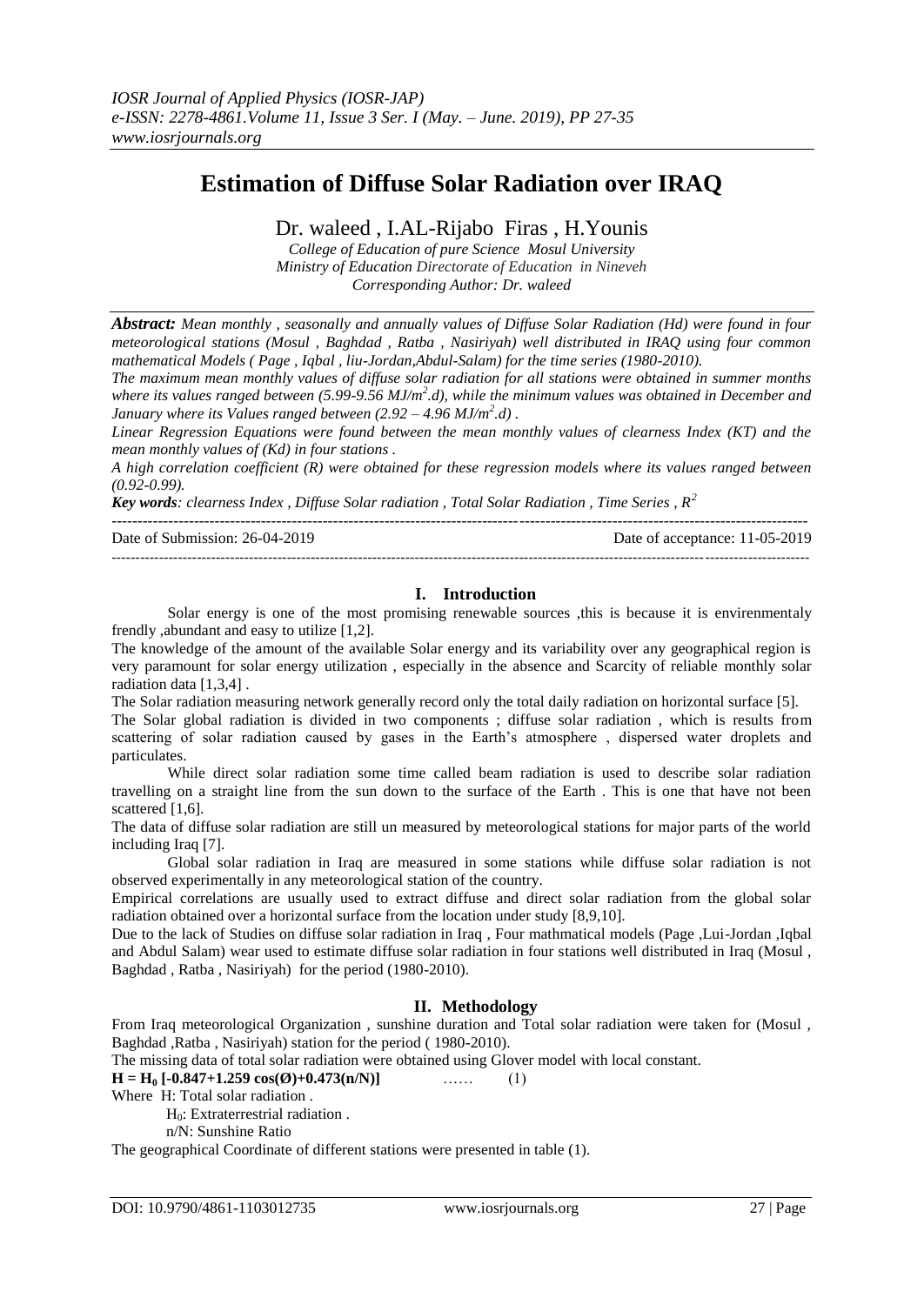| <b>Stations</b>  | longitude        | latitude            | <b>Elevation</b> |
|------------------|------------------|---------------------|------------------|
| <b>Mosul</b>     | 43° 09'          | $36^{\circ} 19'$    | 223              |
| <b>Baghdad</b>   | 44° 24'          | 33° 18 <sup>-</sup> | 32               |
| Rutba            | $40^{\circ} 17'$ | $33^{\circ}02'$     | 630              |
| <b>Nasiriyah</b> | 46° 14'          | $31^{\circ}~05'$    |                  |

**Table (1):** Latitude , longitude and Elevation of the four stations.

The following table show the mean monthly values of  $(n, N, n/N)$  for the four station during the period (1980-2010).

|                                  |            |            | <b>Table</b> (2). Incall monthly values of $\pi$ , $\pi$ , $\pi$ , $\pi$ ) for the four station. |            |            |            |       |       |            |            |            |            |            |
|----------------------------------|------------|------------|--------------------------------------------------------------------------------------------------|------------|------------|------------|-------|-------|------------|------------|------------|------------|------------|
| <b>Months</b><br><b>Stations</b> | <b>JAN</b> | <b>FEB</b> | <b>MAR</b>                                                                                       | <b>APR</b> | <b>MAY</b> | <b>JUN</b> |       | JUL   | <b>AUG</b> | <b>SEP</b> | <b>OCT</b> | <b>NOV</b> | <b>DEC</b> |
|                                  | n          | 4.68       | 5.65                                                                                             | 6.81       | 7.85       | 9.92       | 12.15 | 11.93 | 11.34      | 10.33      | 8.12       | 6.37       | 4.57       |
| Mosul                            | N          | 9.81       | 10.64                                                                                            | 11.77      | 12.94      | 13.96      | 14.46 | 14.22 | 13.34      | 12.21      | 11.00      | 10.02      | 9.53       |
|                                  | n/N        | 0.477      | 0.531                                                                                            | 0.579      | 0.607      | 0.711      | 0.840 | 0.839 | 0.850      | 0.846      | 0.738      | 0.636      | 0.480      |
|                                  | n          | 6.06       | 7.23                                                                                             | 8.01       | 8.68       | 10.16      | 12.05 | 11.86 | 11.53      | 10.10      | 8.29       | 7.12       | 6.11       |
| <b>Baghdad</b>                   | N          | 10.05      | 10.79                                                                                            | 11.80      | 12.84      | 13.75      | 14.19 | 13.98 | 13.20      | 12.19      | 11.11      | 10.24      | 9.80       |
|                                  | n/N        | 0.603      | 0.670                                                                                            | 0.679      | 0.676      | 0.739      | 0.849 | 0.848 | 0.873      | 0.829      | 0.746      | 0.695      | 0.623      |
|                                  | n          | 6.49       | 7.35                                                                                             | 8.10       | 8.75       | 10.03      | 12.36 | 12.36 | 11.67      | 10.54      | 8.75       | 7.56       | 6.20       |
| <b>Rutba</b>                     | N          | 10.07      | 10.80                                                                                            | 11.80      | 12.83      | 13.73      | 14.17 | 13.96 | 13.18      | 12.18      | 11.12      | 10.26      | 9.83       |
|                                  | n/N        | 0.644      | 0.681                                                                                            | 0.686      | 0.682      | 0.731      | 0.872 | 0.885 | 0.885      | 0.865      | 0.787      | 0.737      | 0.631      |
|                                  | n          | 6.53       | 7.40                                                                                             | 7.59       | 8.22       | 9.09       | 9.92  | 10.03 | 10.00      | 9.63       | 8.46       | 7.13       | 6.27       |
| <b>Nasirivah</b>                 | N          | 10.21      | 10.89                                                                                            | 11.81      | 12.77      | 13.60      | 14.01 | 13.81 | 13.10      | 12.17      | 11.18      | 10.39      | 9.99       |
|                                  | n/N        | 0.640      | 0.680                                                                                            | 0.643      | 0.644      | 0.668      | 0.708 | 0.726 | 0.763      | 0.791      | 0.757      | 0.686      | 0.628      |

Table (2): Mean monthly values of (n  $N$ , n/N) for the four station

Extraterrestrial radiation (**H0**) was calculated from the solar constant (Gsc) and the solar declination angle () and the sequence of the day at the middle of the month of the year according to the following relationship

 $H_0 = Gsc \, dr$  … (2)

Ra=extraterrestrial radiation [**MJ/m<sup>2</sup> .d**]  $Gsc = solar constant 0.082$  [ $MJ/m<sup>2</sup>$ **.d**]

dr = inverse related distance, Earth- Sun

 $Ws = Sun$  set hour angle [rad]

=latitude [rad] = solar declination angle

inverse related distance, Earth- Sun (dr) was calculated according to the following

 $dr = 1 + 0.033 \cos{\frac{(3)}{2}}$ 

Sunset hour angle (Ws)**:** The hourly sunset angle is calculated from the latitude and solar declination angle according to the following relationship

**…..……………..** (4)

The daylight hours, N, are given by : **………………….** (5)

The following correlation are used to estimate the monthly mean diffuse solar radiation on horizontal surface :

**Page Model : …..……………..** (6) **Iqbal Model : …..……………..** (7)

**Liu-Jordan Model …** (8)

**Abdul Salam Model : …..……………..** (9)

Mathlab and Microsoft Office Excel were used to calculate diffuse solar radiation and plot simple correlation relationships.

## **III. Results and Discussion**

#### **Mean Monthly Values of (Hd) in all stations**

Tables (3,4,5,6) and Figures (1,2,3,4) showed the mean monthly values of diffuse solar radiation (Hd) in (MJ/m<sup>2</sup>.d) for the stations (Mosul, Baghdad, Ratba, Nasirhiya) based on considered Models (Page, Lui-Jordan ,Iqbal and Abdul Salam) during the period (1980-2010).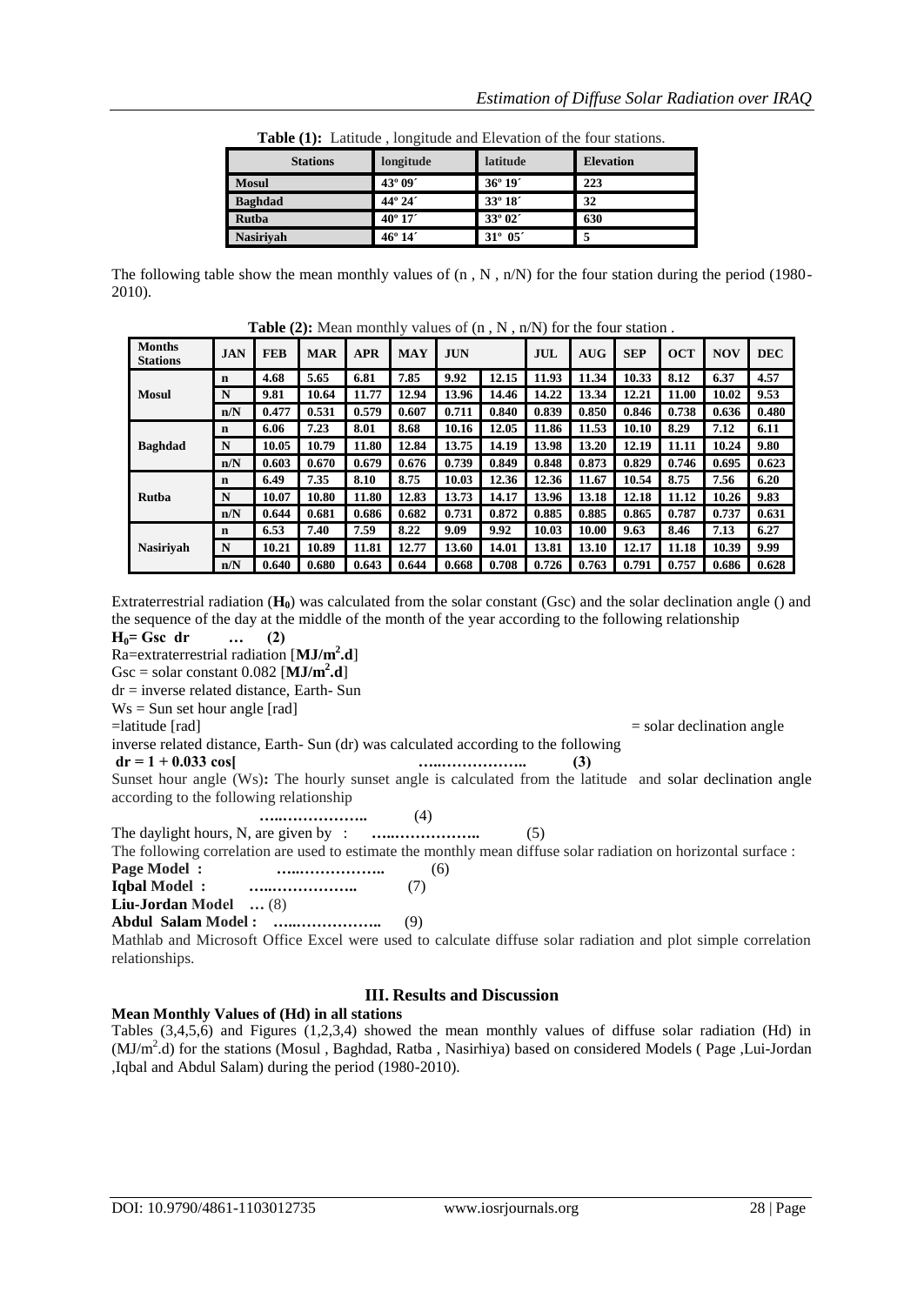|                     | on the considered moders |            |            |      |            |      |      |      |            |            |      |            |      |
|---------------------|--------------------------|------------|------------|------|------------|------|------|------|------------|------------|------|------------|------|
| Months<br>model     | JAN                      | <b>FEB</b> | <b>MAR</b> |      | <b>APR</b> | MAY  | JUN  | JUL  | <b>AOG</b> | <b>SEP</b> | OCT  | <b>NOV</b> | DEC  |
| Hd(page)            | 3.75                     | 4.86       |            | 6.34 | 1.77       | 8.57 | 8.78 | 8.57 | 7.75       | 6.45       | 5.20 | 4.00       | 3.39 |
| Hd(Iqbal)           | 3.85                     | 5.09       | 6.63       |      | 8.18       | 9.22 | 9.56 | 9.36 | 8.47       | 7.11       | 5.57 | 4.21       | 3.49 |
| Hd(LJ)              | 3.22                     | 4.13       | 5.40       |      | 6.61       | 7.37 | 7.61 | 7.44 | 6.76       | 5.66       | 4.46 | 3.42       | 2.92 |
| Abdul Salam)<br>Hd( | 3.96                     | 5.38       | 6.49       |      | 7.96       | 8.21 | 6.80 | 6.77 | 5.99       | 5.21       | 4.62 | 3.90       | 3.58 |

**Table (3):** Mean monthly Diffuse solar radiation in (MJ/m<sup>2</sup>.d)For Mosul during the period (1980-2010) based on the considered models

**Table (4):** Mean monthly Diffuse solar radiation in (MJ/m<sup>2</sup>.d)For Baghdad during the period (1980-2010) based on the considered models

| Months<br>model    | <b>JAN</b> | <b>FEB</b> | <b>MAR</b> | APR  | <b>MAY</b> | <b>JUN</b> | JUL  | AOG  | <b>SEP</b> | <b>OCT</b> | NOV  | DEC  |
|--------------------|------------|------------|------------|------|------------|------------|------|------|------------|------------|------|------|
| Hd(page)           | 4.04       | 4.90       | 6.28       | .55  | 8.12       | 7.89       | 7.66 | 7.06 | 6.13       | 5.07       | 4.14 | 3.74 |
| Hd(Iqbal)          | 4.39       | 5.42       | 6.91       | 8.30 | 9.07       | 9.09       | 8.86 | 8.17 | 7.05       | 5.72       | 4.59 | 4.05 |
| Hd(L.J)            | 3.50       | 4.31       | 5.50       | 6.59 | 7.21       | 7.24       | 7.06 | 6.51 | 5.62       | 4.55       | 3.65 | 3.24 |
| Abdul Salam<br>Hd( | 4.96       | 5.88       | 7.20       | 8.69 | 8.94       | 7.71       | 7.62 | 6.63 | 6.20       | 5.63       | 4.72 | 4.28 |

**Table (5):** Mean monthly Diffuse solar radiation in (MJ/m<sup>2</sup>.d)For Ratba during the period (1980-2010) based on the considered models

| Months<br>model     | <b>JAN</b> | <b>FEB</b> | <b>MAR</b> | <b>APR</b> | <b>MAY</b> | <b>JUN</b> | JUL  | AOG  | <b>SEP</b> | OCT  | <b>NOV</b> | <b>DEC</b> |
|---------------------|------------|------------|------------|------------|------------|------------|------|------|------------|------|------------|------------|
| Hd(page)            | 4.22       | 5.14       | 6.42       | 7.44       | 8.17       | 7.61       | 7.38 | 6.87 | 6.04       | 5.06 | 4.21       | 3.87       |
| Hd(Iqbal)           | 4.49       | 5.55       | 7.00       | 8.24       | 9.05       | 8.88       | 8.64 | 8.02 | 6.99       | 5.72 | 4.63       | 4.14       |
| Hd(L.J)             | 3.59       | 4.42       | 5.56       | 6.54       | 7.20       | 7.08       | 6.90 | 6.39 | 5.57       | 4.55 | 3.68       | 3.30       |
| Abdul Salam)<br>Hd( | 4.38       | 5.46       | 6.96       | 8.75       | 8.91       | 7.45       |      | 6.60 | 5.89       | 5.26 | 4.30       | 4.18       |

**Table (6) :** Mean monthly Diffuse solar radiation in (MJ/m<sup>2</sup>.d)For Nasiriyah during the period (1980-2010) based on the considered models

| Months<br>model    | <b>JAN</b> | <b>FEB</b> | <b>MAR</b> | <b>APR</b> | <b>MAY</b> | <b>JUN</b> | JUL  | AOG  | <b>SEP</b> | ОСТ  | <b>NOV</b> | <b>DEC</b> |
|--------------------|------------|------------|------------|------------|------------|------------|------|------|------------|------|------------|------------|
| Hd(page)           | 4.43       | 5.23       | 6.54       | .69        | 8.34       | 8.44       | 8.28 | 7.47 | 6.49       | 5.33 | 4.55       | 4.12       |
| Hd(Iqbal)          | 4.77       | 5.75       | 7.16       | 8.42       | 9.17       | 9.36       | 9.22 | 8.43 | 7.37       | 6.01 | 4.97       | 4.42       |
| Hd(L.J)            | 3.80       | 4.57       | 5.69       | 6.69       | 7.29       | 7.45       | 7.32 | 6.71 | 5.86       | 4.78 | 3.94       | 3.53       |
| Abdul Salam<br>Hd( | 4.88       | 5.93       | 7.80       | 9.06       | 9.63       | 9.41       | 9.13 |      | 6.82       | 5.76 | 5.01       | 4.51       |



**Fig (1) :**Mean monthly values of diffuse solar radiation calculated from differeant Models in Mosul station during the peroid (1980-2010).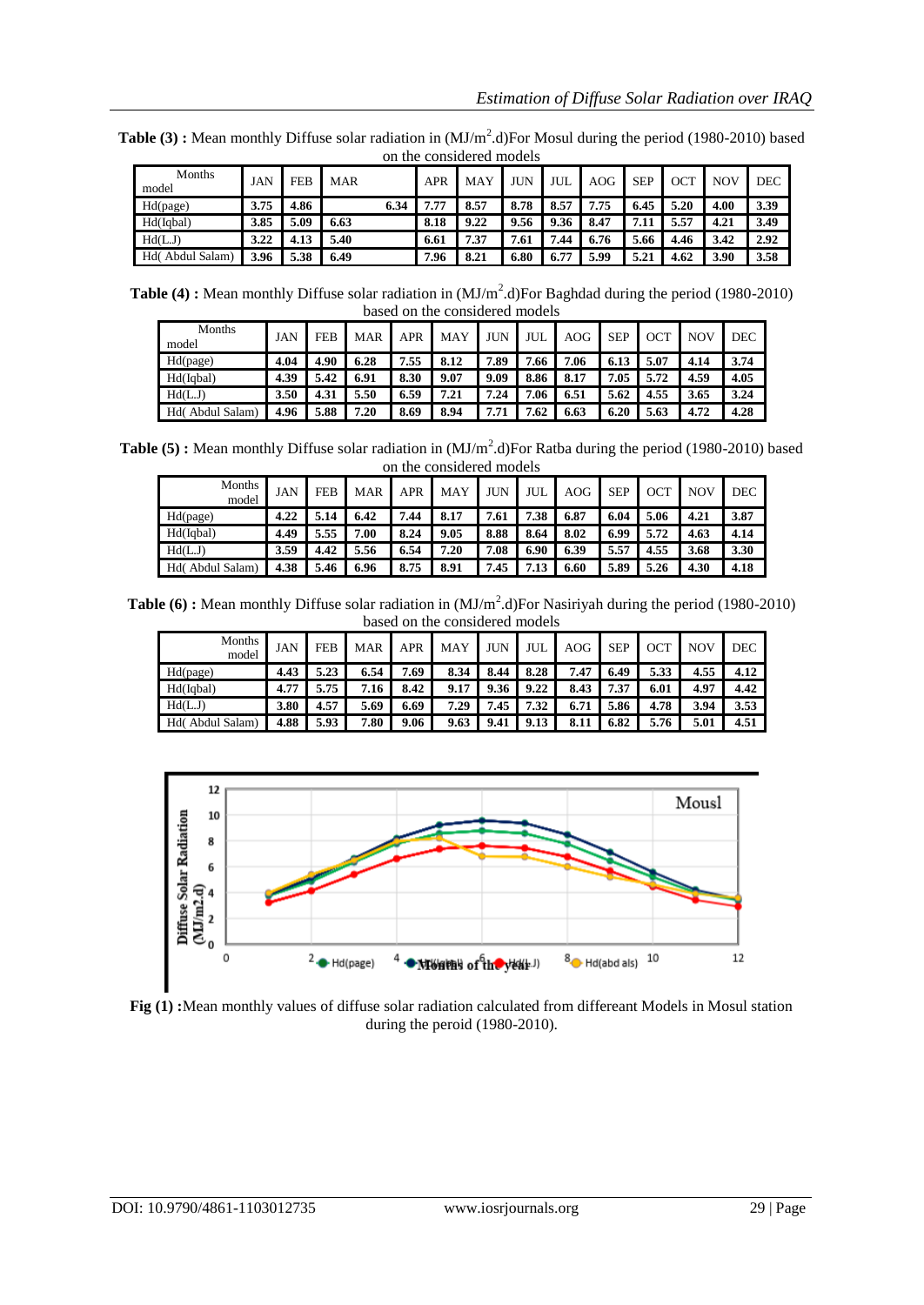

**Fig (2) :** Mean monthly values of diffuse solar radiation calculated from differeant Models in Baghdad station during the peroid (1980-2010).



**Fig (3) :**Mean monthly values of diffuse solar radiation calculated from differeant Models in Rutba station during the peroid (1980-2010)



**Fig (4) :**Mean monthly values of diffuse solar radiation calculated from differeant Models in Nasiriyah station during the peroid (1980-2010).

We can said that any model have specific behavior depen on geographical site in Iraq. From the tables  $(3,4,5,6)$  and figures  $(1,2,3,4)$  we can deduce :

 The values of diffuse radiation have a peak in summer months due to long daylight hour ,where its values ranged between (6.87-8.78 MJ/m<sup>2</sup>.d), (8.02-9.56 MJ/m<sup>2</sup>.d), (6.39-7.61 MJ/m<sup>2</sup>.d), (5.99-9.41 MJ/m<sup>2</sup>.d) according to (Page Model , Iqbal Model Lui-Jordan Model , and Abdul Salam Model) Respectively

 The Minimum values of diffuse solar radiation in all stations were obtained in December and January months where it value ranged between (3.39-4.43 MJ/m<sup>2</sup>.d), (3.49-4.77 MJ/m<sup>2</sup>.d), (2.92-3.80 MJ/m<sup>2</sup>.d), (3.58-4.96 MJ/m<sup>2</sup>.d) according to Page, Iqbal, Lui-Jordan, and Abdul Salam Model Respectively

 There is a good agreement between the values estimated by Page and Iqbal Models in comparison with the other modeals.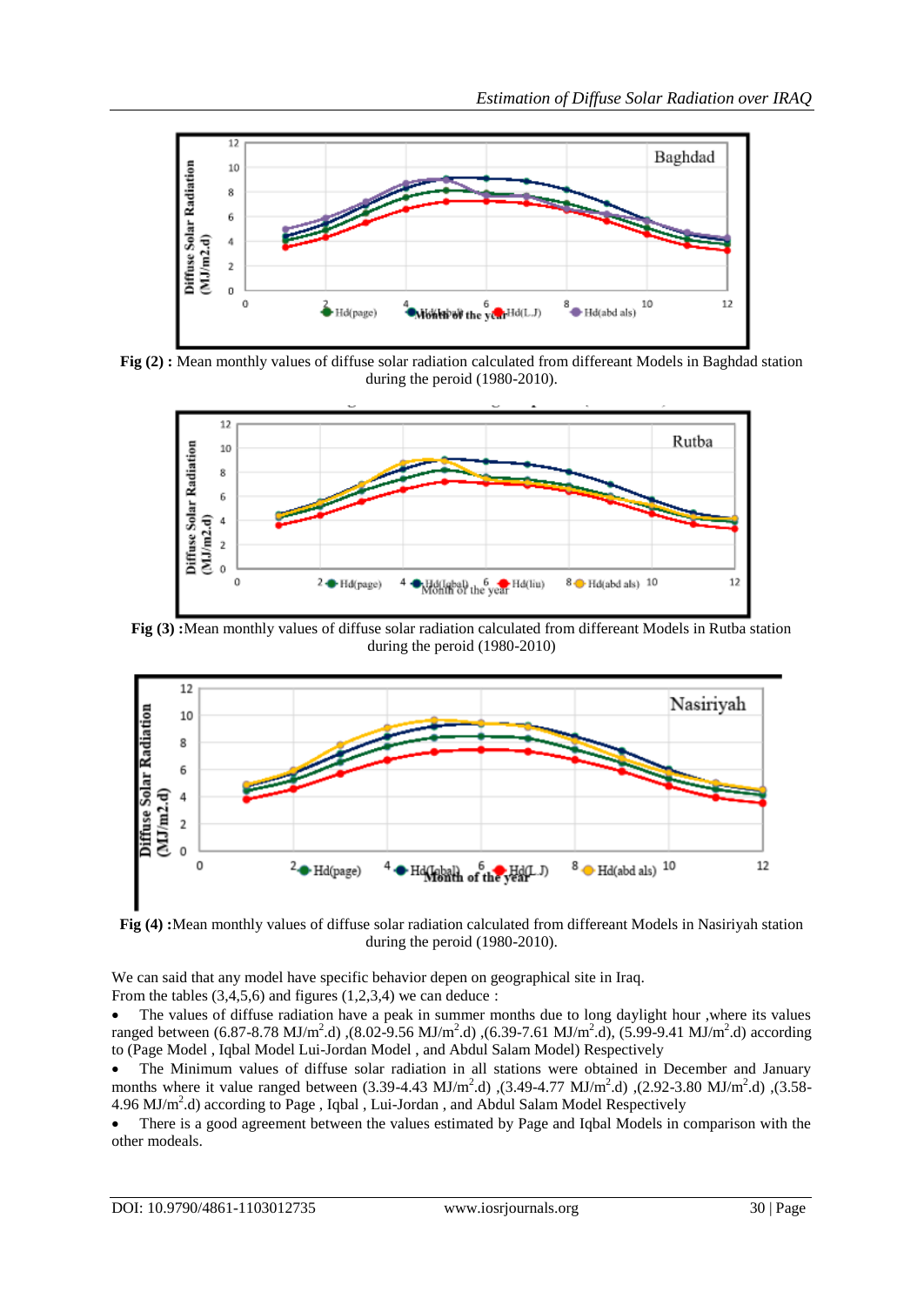#### **Mean Seasonally and Annually Values of Hd**

Table (7) and fig (5) show the mean seasonally values of diffuse solar radiation (Hd) in  $(MJ/m<sup>2</sup>.d)$  for the different stations based on the different Models during the period (1980-2010).

|                                   | <b>Mosul</b> |                |                       |          |                   |          | <b>Baghdad</b>   |                       |                       |                     | Ratba    |                |          |          |          |                   | <b>Nasirivah</b> |          |          |                       |
|-----------------------------------|--------------|----------------|-----------------------|----------|-------------------|----------|------------------|-----------------------|-----------------------|---------------------|----------|----------------|----------|----------|----------|-------------------|------------------|----------|----------|-----------------------|
| <b>Statio</b><br>ns<br>Mode<br>ls | Wi<br>n      | <b>Sp</b><br>r | Su<br>m               | A<br>ut  | An<br>$\mathbf n$ | Wĺ<br>n  | Sp<br>r          | Su<br>m               | A<br>ut               | An<br>n             | Wi<br>n  | <b>Sp</b><br>r | Su<br>m  | A<br>ut  | An<br>n  | wi<br>$\mathbf n$ | <b>Sp</b><br>r   | Su<br>m  | А<br>ut  | An<br>n               |
| page                              | 4.0          | 7.5<br>6       | 8.3                   | 5.2<br>2 | 6.2<br>9          | 4.2<br>3 | 7.3<br>2         | 1.5<br>7<br>4         | 5.1                   | 6.0<br>5            | 4.4      | 7.3<br>4       | 7.2<br>9 | 5.1<br>0 | 6.0<br>4 | 4.5<br>9          | 7.5<br>2         | 8.0<br>6 | 5.4<br>6 | 6.4                   |
|                                   | 4.1          | 8.0            | 9.1                   | 5.6      | 6.7               | 4.6      | 8.0              | 8.7                   | 5.7                   | 6.8                 | 4.7      | 8.1            | 8.5      | 5.7      | 6.7      | 4.9               | 8.2              | 9.0      | 6.1      | 7.0                   |
| Iqbal                             | 4            |                | 3                     | 3        | 3                 | 2        | $\boldsymbol{Q}$ |                       | 9                     | 0                   | 3        | $\mathbf{0}$   |          | 8        | 8        | 8                 | 5                | 0        | ↑        | 9                     |
| Liu-                              | 3.4          | 6.4            | 7.2                   | 4.5      | 5.4               | 3.6      | 6.4              | 6.9                   | 4.6                   | 5.4                 | 3.7      | 6.4            | 6.7      | 4.6      | 5.4      | 3.9               | 6.5              | 7.1      | 4.8      | 5.6                   |
| Jor                               | 2            | 6              |                       |          | 2                 | 8        | 3                | 4                     |                       | ↑<br>$\overline{a}$ |          | 3              | 9        | $\bf{0}$ | 0        | 7                 | o                | 6        | 6        | 4                     |
| Abdu<br>l sal                     | 4.3          | 7.5            | 6.5<br>$\overline{2}$ | 4.5<br>8 | 5.7<br>4          | 5.0      | 8.2<br>8         | 7.3<br>$\overline{2}$ | 5.5<br>$\overline{2}$ | 6.5<br>4            | 4.6<br>7 | 8.2            | 7.0<br>6 | 5.1<br>5 | 6.2<br>п | 5.1<br>1          | 8.8<br>3         | 8.8<br>8 | 5.8<br>0 | 7.1<br>$\overline{7}$ |

**Table (7):**Mean seasonally and annually values of diffuse solar radiation in (MJ/m<sup>2</sup>.d) during the period (1980-2010) for all station .



station**.**

From the table and the figure we can see that the Maximum value of) Hd (was obtained in spring and summer seasons, where its values ranged between 6.46-9.13) MJ/m.<sup>2</sup>d (in Mosul station 6.43-8.71), MJ/m.<sup>2</sup>d (in Baghdad station 6.43-8.51), MJ/m.<sup>2</sup>d (in Ratba station and 4.86-9.00) MJ/m.<sup>2</sup>d (in Nasiriyah stations.

The Minimum value of (Hd) was obtained in winter and Autumn seasons and ranged between (5.63- 3.42 MJ/m<sup>2</sup>.d) in Mosul station ,(5.79-3.68 MJ/m<sup>2</sup>.d) in Baghdad station ,(5.78-3.77 MJ/m<sup>2</sup>.d) in Ratba station and  $(6.12-3.97 \text{ MJ/m}^2.\text{d})$  in Nasiriyah stations. Table  $(7)$  show also the mean annual values of Hd in all stations, where its ranged in all models between(5.42-6.75),  $(5.42-6.8)$ ,  $(5.4-6.78)$ ,  $(5.64-7.1)$ MJ/m<sup>2</sup>.d in Mosul , Baghdad , Ratba and Nasiriyah stations respectively .

#### **Study of the Time Series for the monthly values of Hd in all Stations**

Fig (6) show the diffuse radiation Time series for the four meteorological stations (Mosul , Baghdad , Ratba , Nasiriyah). Linear best fit calculating for the period (1980-2010) shows a positive trend in Baghdad ,Ratba ,Nasiriyah stations and a negative trend in Mosul stations . The Linear Regression equations for all station:

| $Hd = -0.0007x + 6.411$ | . | for Mosul station     |
|-------------------------|---|-----------------------|
| $Hd = 0.0015x + 5.7743$ | . | for Baghdad station   |
| $Hd = 0.0003x + 5.9396$ |   | for Ratba station     |
| $Hd = 0.0008x + 6.4007$ |   | for Nasiriyah station |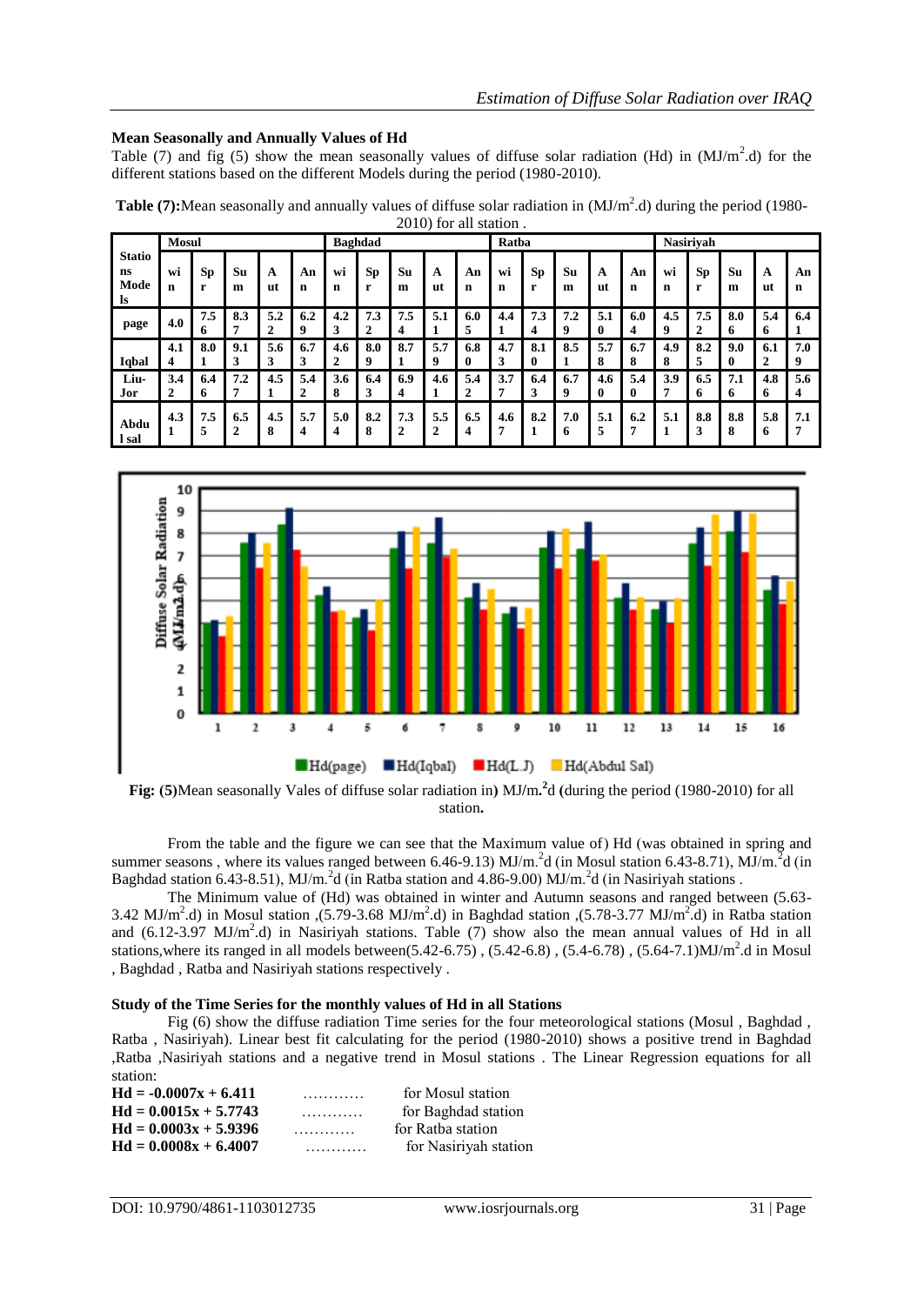

**Fig(6): Time series of mean monthly values of Hd in different stations**

#### **Correlation between Mean Monthly Values of Kd Verses KT in different Stations**

Figure (7,8,9,10) show the plots of KT verses KT for the aforementioned models . All the four considered Models for the diffuse solar radiation have nearly linear trend with coefficient of determination  $(R<sup>2</sup>)$ for page Model ( $R^2$ =0.99 in Mosul, Baghdad, Ratba station, in Nasiriyah station  $R^2$  = 0.98). Iqbal Model give ( $R^2$  =0.99 in all stations). Liu-Jordan Model ( $R^2$  = 0.99 in Mosul and Ratba stations ,in Nasiriyah station  $R^2$ =0.98, for Baghdad station  $R^2$ =0.95). Abdul-Salam Model give  $R^2$  equal to : 0.95, 0.97, 0.92, 0.86 for Mosul, Baghdad , Ratba ,Nasiriyah stations respectively .

 $R^2$  for (Page, Iqbal, liu-Jodan) Models in all stations were ranged between (0.98-0.99). Abaul Salam Modal give  $\mathbb{R}^2$  in all stations ranged between (0.86-0.97). this mean that there is a highly correlations between Kd and KT. These Models can be used accurately to calculate the diffuse solar radiation for the four stations. The following table show the correlations relating Kd and KT in all stations .

| <b>Station</b>   | <b>Correlations / Page</b>       | $\bf{R}$ | $\mathbb{R}^2$ |
|------------------|----------------------------------|----------|----------------|
| Mosul            | $Kd = -0.8829KT + 0.8774$        | 0.99     | 0.99           |
| <b>Baghdad</b>   | $Kd = -0.9342 KT + 0.8972$       | 0.99     | 0.99           |
| Ratba            | $Kd = -0.9217 KT + 0.8936$       | 0.99     | 0.99           |
| <b>Nasirivah</b> | $Kd = -0.9958 KT + 0.9199$       | 0.98     | 0.98           |
| <b>Station</b>   | <b>Correlations / Iqbal</b>      | $\bf{R}$ | $\mathbf{R}^2$ |
| <b>Mosul</b>     | $Kd = -1.0506 KT + 0.985$        | 0.99     | 0.99           |
| <b>Baghdad</b>   | $Kd = -1.0659 KT + 0.9889$       | 0.99     | 0.99           |
| Ratba            | $Kd = -1.086 KT + 0.9957$        | 0.99     | 0.99           |
| <b>Nasirivah</b> | $Kd = -1.2289 KT + 1.0561$       | 0.98     | 0.98           |
| <b>Station</b>   | <b>Correlations / Liu-Jordan</b> | $\bf{R}$ | $\mathbb{R}^2$ |
| <b>Mosul</b>     | $Kd = -1.1109 KT + 0.9112$       | 0.99     | 0.99           |
| <b>Baghdad</b>   | $Kd = -1.3319 KT + 0.9868$       | 0.99     | 0.99           |
| Ratba            | $Kd = -1.3632 KT + 0.9954$       | 0.99     | 0.99           |
| <b>Nasirivah</b> | $Kd = -1.5233 KT + 1.0489$       | 0.98     | 0.98           |

**Table (8):**Models with Regression for all station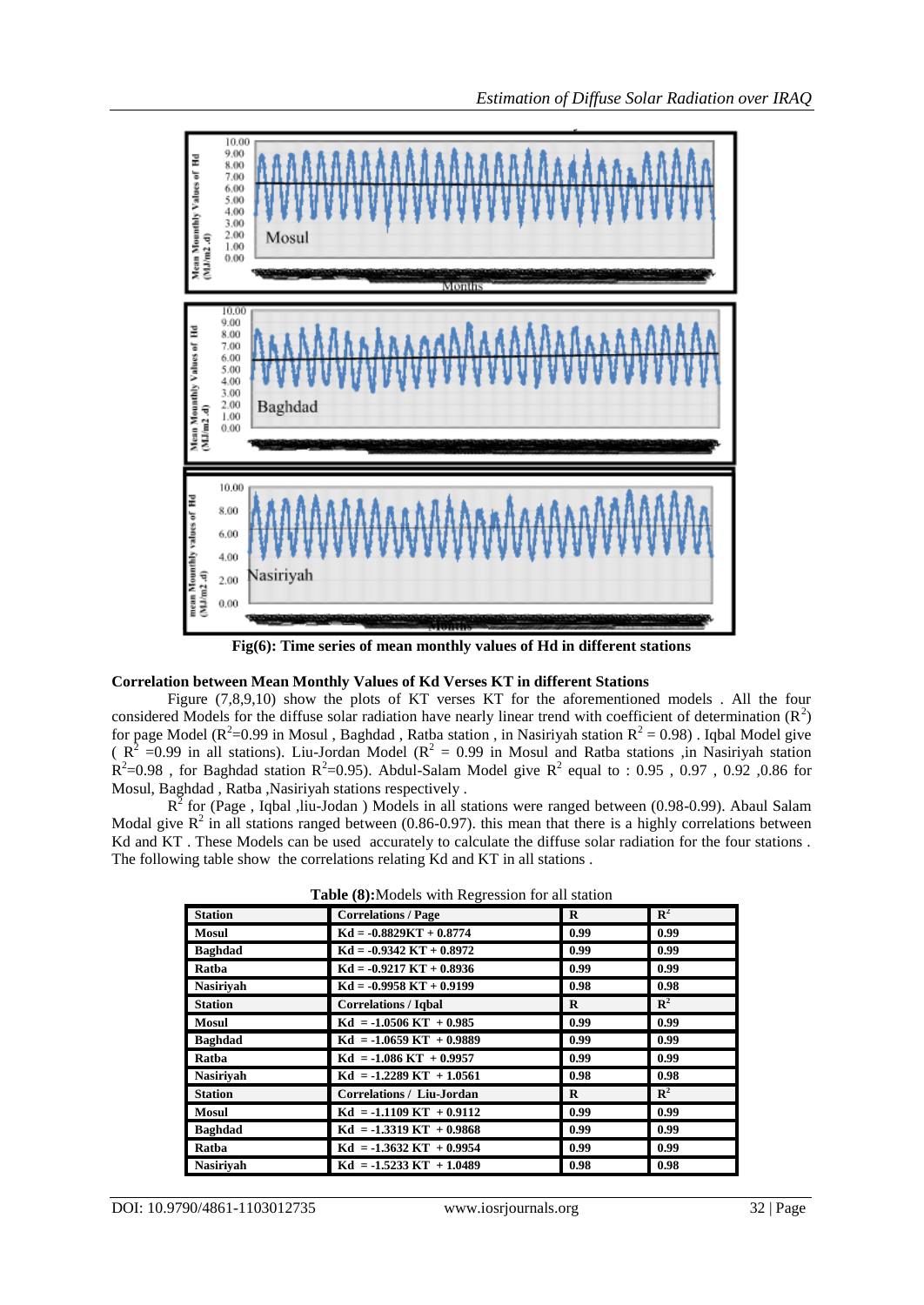| <b>Station</b>   | <b>Correlations / Abdul Salam</b> | R    | $\mathbf{R}^2$ |
|------------------|-----------------------------------|------|----------------|
| Mosul            | $Kd = -0.4941 KT + 0.6867$        | 0.97 | 0.95           |
| <b>Baghdad</b>   | $Kd = -0.4865 KT + 0.7547$        | 0.98 | 0.97           |
| Ratha            | $Kd = -0.706 KT + 0.8279$         | 0.95 | 0.92           |
| <b>Nasirivah</b> | $Kd = -0.6819 KT + 0.8321$        | 0.92 | 0.86           |



Fig(7): Mean Monthly values of Kd against KT for Mosul station (1980-2010) using all models



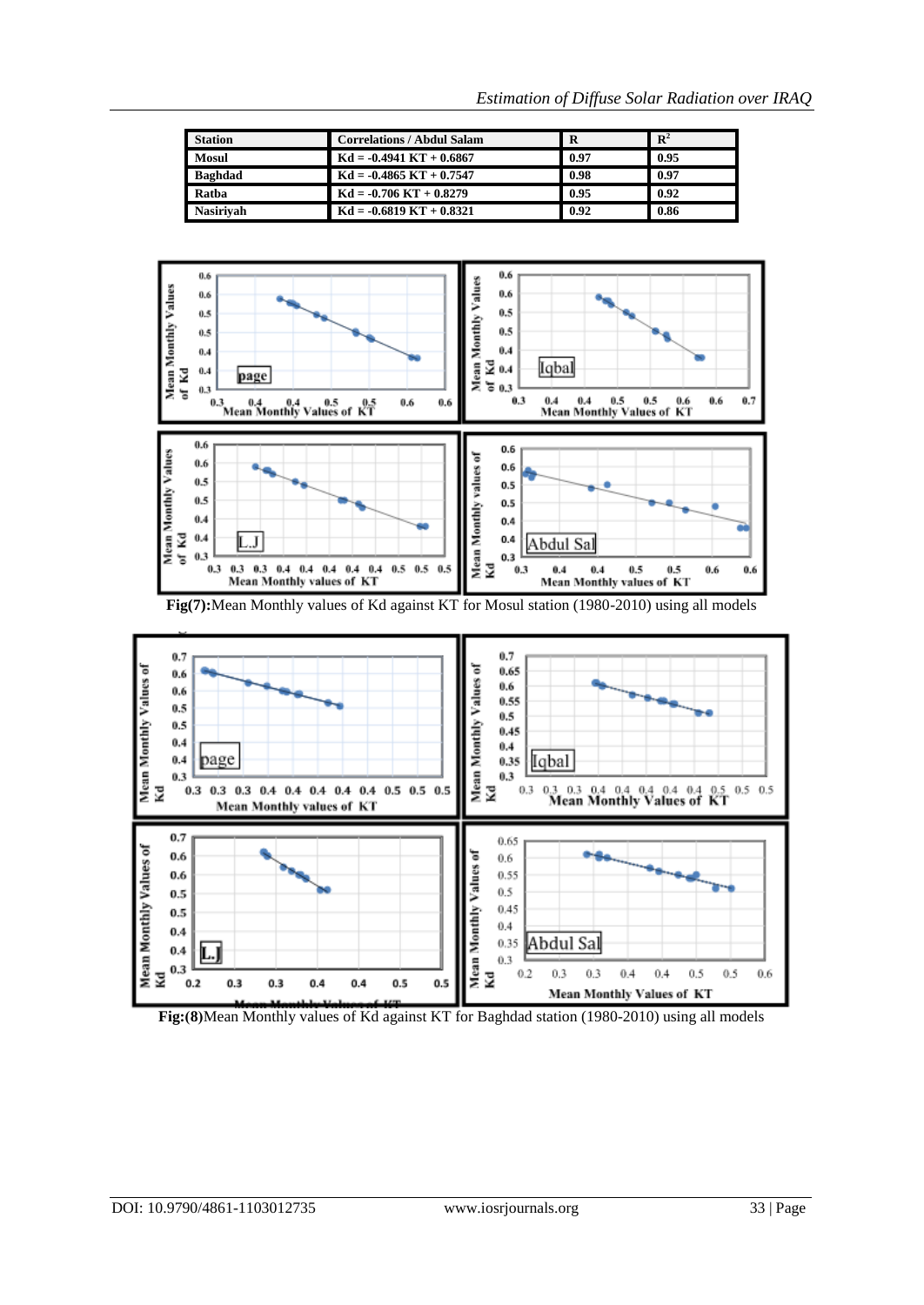

**Fig:)10(**Mean Monthly values of Kd against KT for Nasiriyah station (1980-2010) using all models

## **IV. Conclusion**

Four Mathmatical Models ( Page , Iqbal , Liu-Jordan , Abdul-Salam ) were used to estimate the diffuse Solar radiation in four stations (Mosul , Baghdad , Ratba , Nasiriyah )well distributed in Iraq for the time series (1980- 2010). We can deduces from the results :

 The maximum values of (Hd) in all stations was obtained in summer months , while the minimum values was obtained in winter months .

- The maximum seasonal values of (Hd) was obtained in summer season due to long day time hour where its values ranged between  $(7.3-9.13 MJ/m^2.d)$  while winter season show minimum values ranged between  $(4.0-5.1$  $MJ/m^2.d$ ).
- Iqbal Model give higher seasonal values of (KT), while Page Model give lower values .